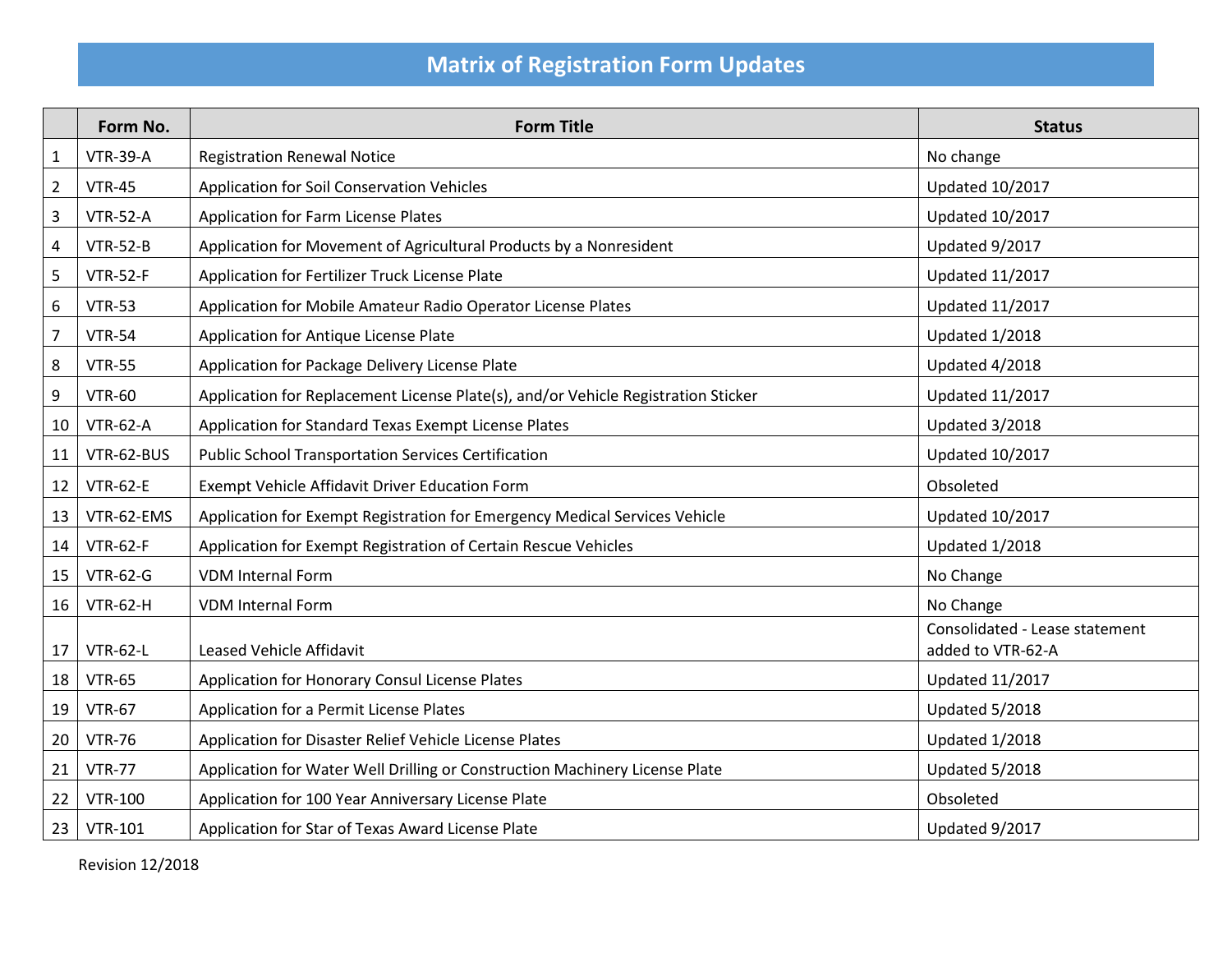## **Matrix of Registration Form Updates**

|    | Form No.                | <b>Form Title</b>                                                                                      | <b>Status</b>                                |  |  |
|----|-------------------------|--------------------------------------------------------------------------------------------------------|----------------------------------------------|--|--|
| 24 | <b>VTR-119</b>          | Application for General Issue License Plates for Exempt Vehicle(s)                                     | Updated 1/2018                               |  |  |
| 25 | <b>VTR-135</b>          | Application for Former Military Vehicle License Plate                                                  | Updated 7/2018                               |  |  |
| 26 | <b>VTR-139</b>          | Application for Texas Guard License Plates                                                             | Updated 3/2018                               |  |  |
| 27 | <b>VTR-146</b>          | Change of Address for Texas Motor Vehicle                                                              | <b>Updated 12/2017</b>                       |  |  |
| 28 | <b>VTR-209</b>          | Application for Log Loader License Plate                                                               | Updated 1/2018                               |  |  |
| 29 | <b>VTR-211</b>          | Application for Forestry License Plate(s)                                                              | <b>Transferred to Motor Carrier Division</b> |  |  |
| 30 | <b>VTR-214</b>          | Application for Persons with Disabilities Parking Placard and/or License Plate                         | Updated 9/2018                               |  |  |
| 31 | <b>VTR-215</b>          | Application for Deaf Driver Awareness Specialty License Plate                                          | Updated 3/2018                               |  |  |
| 32 | <b>VTR-228</b>          | Application for Collegiate and Out of State Alumni Organization License Plates                         | Updated 4/2018                               |  |  |
| 33 | <b>VTR-229</b>          | Application for Out of State Alumni Organization Plates                                                | Consolidated with VTR-228                    |  |  |
| 34 | <b>VTR-275</b>          | Request for Texas Motor Vehicle Information                                                            | Updated 8/2018                               |  |  |
| 35 | VTR-275-HRV             | Request for Duplicate Registration/Inquiry Receipt for Hurricane Harvey Impacted Vehicle               | Obsoleted                                    |  |  |
| 36 | <b>VTR-310</b>          | Application for Professional Firefighter License Plates                                                | Updated 4/2018                               |  |  |
| 37 | <b>VTR-311</b>          | Application for Certified Firefighter License Plates                                                   | Updated 4/2018                               |  |  |
| 38 | <b>VTR-312</b>          | Application for Emergency Medical Services License Plates                                              | Updated 4/2018                               |  |  |
| 39 | <b>VTR-367</b>          | Application for Houston Livestock Show and Rodeo License Plate                                         | Consolidated with VTR-999                    |  |  |
| 40 | <b>VTR-406</b>          | Application for Peace Officer License Plates                                                           | Updated 4/2018                               |  |  |
| 41 | <b>VTR-415</b>          | Application for Organizational Membership License Plates                                               | <b>Updated 11/2017</b>                       |  |  |
| 42 | <b>VTR-420-UT</b>       | Application for Transfer of Military Specialty License Plates                                          | No Change                                    |  |  |
| 43 | <b>VTR-420</b>          | Application for Military Veteran License Plates                                                        | Updated 9/2017                               |  |  |
| 44 | <b>VTR-421</b>          | Application for Military Meritorious Service License Plates                                            | Updated 9/2017                               |  |  |
| 45 | <b>VTR-422</b>          | Application for Military Recognition License Plates                                                    | Updated 7/2018                               |  |  |
| 46 | <b>VTR-423</b>          | Application for Gold Star License Plates                                                               | Updated 7/2018                               |  |  |
| 47 | <b>VTR-424</b>          | Application for Armed Forces, Coast Guard Auxiliary, Merchant Marine & Civil Air Patrol License Plates | Updated 8/2018                               |  |  |
|    | <b>Revision 12/2018</b> |                                                                                                        |                                              |  |  |